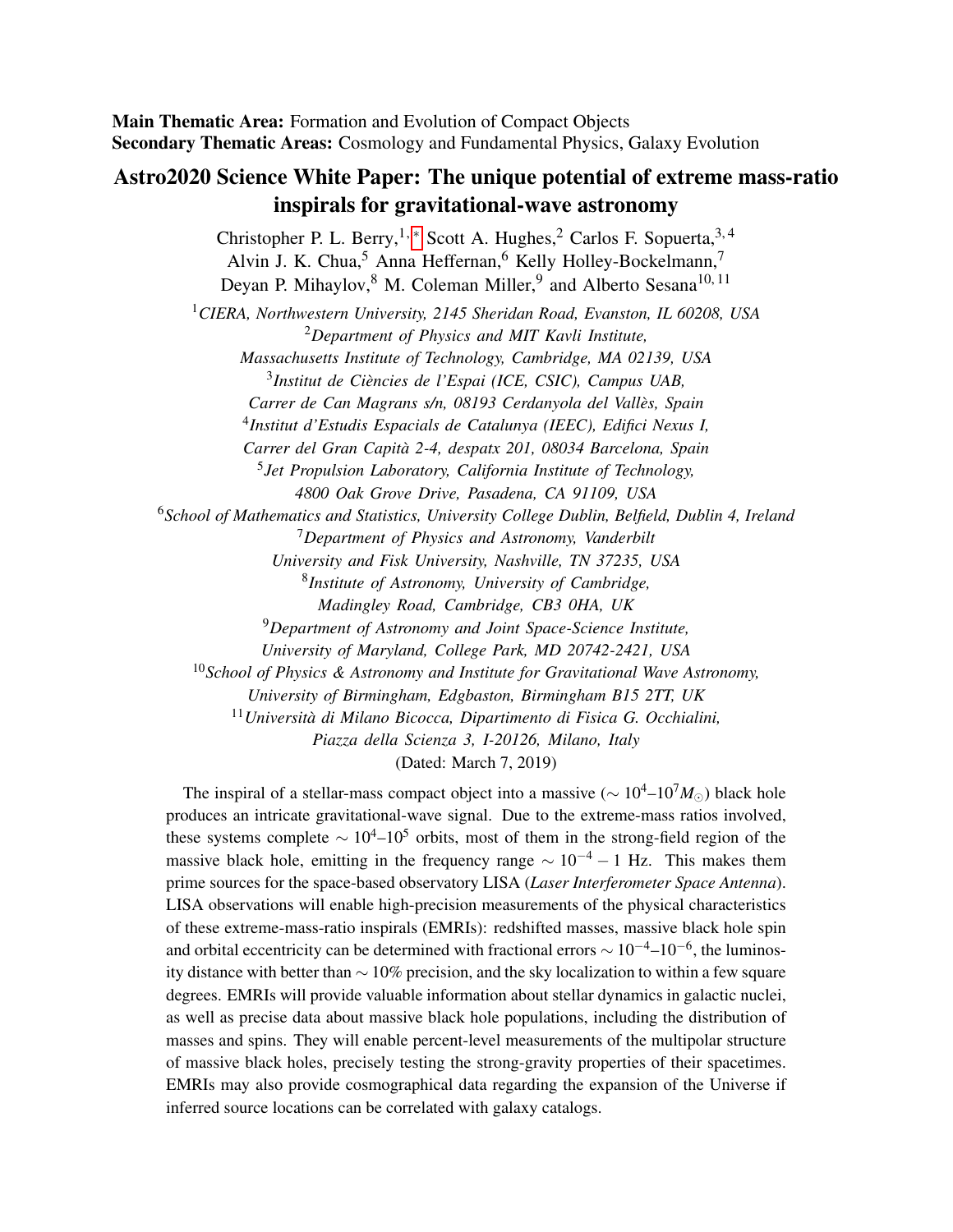### I. LOW-FREQUENCY GRAVITATIONAL-WAVE ASTRONOMY

Gravitational waves (GWs) provide a new means to do astronomy, allowing us to observe more of our Universe and enhancing the information accessible through electromagnetic (EM) channels. As with the EM spectrum, different frequency bands allow us to study different systems. The first GW observations came from the ground-based Laser Interferometer Gravitational-Wave Observatory (LIGO) and Virgo detectors [\[1,](#page-6-0) [2\]](#page-6-1), which are sensitive to the high frequency band  $\sim 10 \text{ Hz} \lesssim f \lesssim 10^3 \text{ Hz}$  [\[3\]](#page-6-2). These instruments have observed the coalescences of binaries with stellar-mass ( $\sim$  1–50*M*<sub>⊙</sub>) members [\[2,](#page-6-1) [4\]](#page-6-3), and may observe the coalescence of  $\sim 10^2 M_{\odot}$  objects [\[5\]](#page-6-4). Higher mass coalescences emit at lower frequencies. Although there are ideas for terrestrial detectors to push to lower frequencies [\[6,](#page-6-5) [7\]](#page-6-6), the best sensitivity for  $3 \times 10^{-5}$  Hz  $\le f \le 1$  Hz will come from space-borne detectors.

The *Laser Interferometer Space Antenna* (LISA) will enable observation of low-frequency GWs [\[8\]](#page-6-7), bringing into view a wide range of new sources [e.g., [9–](#page-6-8)[13\]](#page-6-9). Among the prime anticipated targets, LISA will observe stellar-mass systems with wide orbits (long before merger), such as the Galactic population of white dwarfs [\[14](#page-6-10)[–16\]](#page-6-11) , and stellar-mass (and potentially intermediate-mass) binary black holes *before* they become sources for ground-based detectors [\[17–](#page-6-12)[19\]](#page-6-13). LISA will also detect many more massive binaries which involve massive black holes (MBHs) of ~ 10<sup>4</sup>–10<sup>7</sup>*M*<sub>∩</sub> [\[9,](#page-6-8) [13,](#page-6-9) [20\]](#page-6-14). MBHs are thought to reside in the centers of (nearly all) galaxies [\[21\]](#page-6-15). As galaxy evolution is punctuated by multiple galaxy mergers, it is expected that the MBH within merging galaxies eventually form a binary [\[22\]](#page-6-16). Such binaries produce extremely strong GWs which will be detectable by LISA out to redshift  $z \ge 20$  [\[9\]](#page-6-8). LISA observations of such coalescences will enable high-precision studies of the growth of MBHs across cosmic time, from their first formation at high redshift to the present day.

Binaries also form when stellar-mass compact objects (SCOs: white dwarfs, neutron stars or black holes) are captured by the central MBH from the nuclear star cluster that surrounds it [\[23\]](#page-6-17). These extreme mass-ratio systems will likely start on a highly eccentric orbit, emitting a burst of GWs at each pericenter passage, before evolving into a more circular inspiral during which GWs are continuously observable by LISA. The short extreme mass-ratio bursts are only detectable from our own Galaxy and a few nearby companions [\[24,](#page-6-18) [25\]](#page-6-19), and their occurrence is expected to be rare [\[26,](#page-7-0) [27\]](#page-7-1). The longer *extreme mass-ratio inspiral*s (EMRIs) can accumulate signal-tonoise ratio over months or years, making them detectable out to  $z \sim 3-4$  [\[13\]](#page-6-9). The final year before the SCO plunges into the MBH can contain  $\sim 10^4$ – $10^5$  orbital cycles, most of which correspond to when the SCO is in the strong-field region near the MBH's horizon. Tracking the evolution of the inspiral over these long durations allows for precision measurements [\[13,](#page-6-9) [28\]](#page-7-2). The extraordinary properties of EMRIs allow us to develop an ambitious research program that impacts astrophysics, cosmology and fundamental physics.

## II. EXTREME MASS-RATIO INSPIRALS AND THEIR SCIENCE

The typical EMRI is expected to consist of a SCO (mass  $m \sim 1 - 10^2 M_{\odot}$ ) that inspirals into a MBH (mass  $M \sim 10^4 - 10^7 M_{\odot}$ ) residing within a relaxed galactic center [\[23\]](#page-6-17). For these MBHs, the GWs generated by such EMRIs lie close to the sweet spot of LISA's sensitivity, near 3 mHz.

<span id="page-1-0"></span><sup>∗</sup> [christopher.berry@northwestern.edu; Phone: \(847\) 467-5076](mailto:christopher.berry@northwestern.edu; Phone: (847) 467-5076)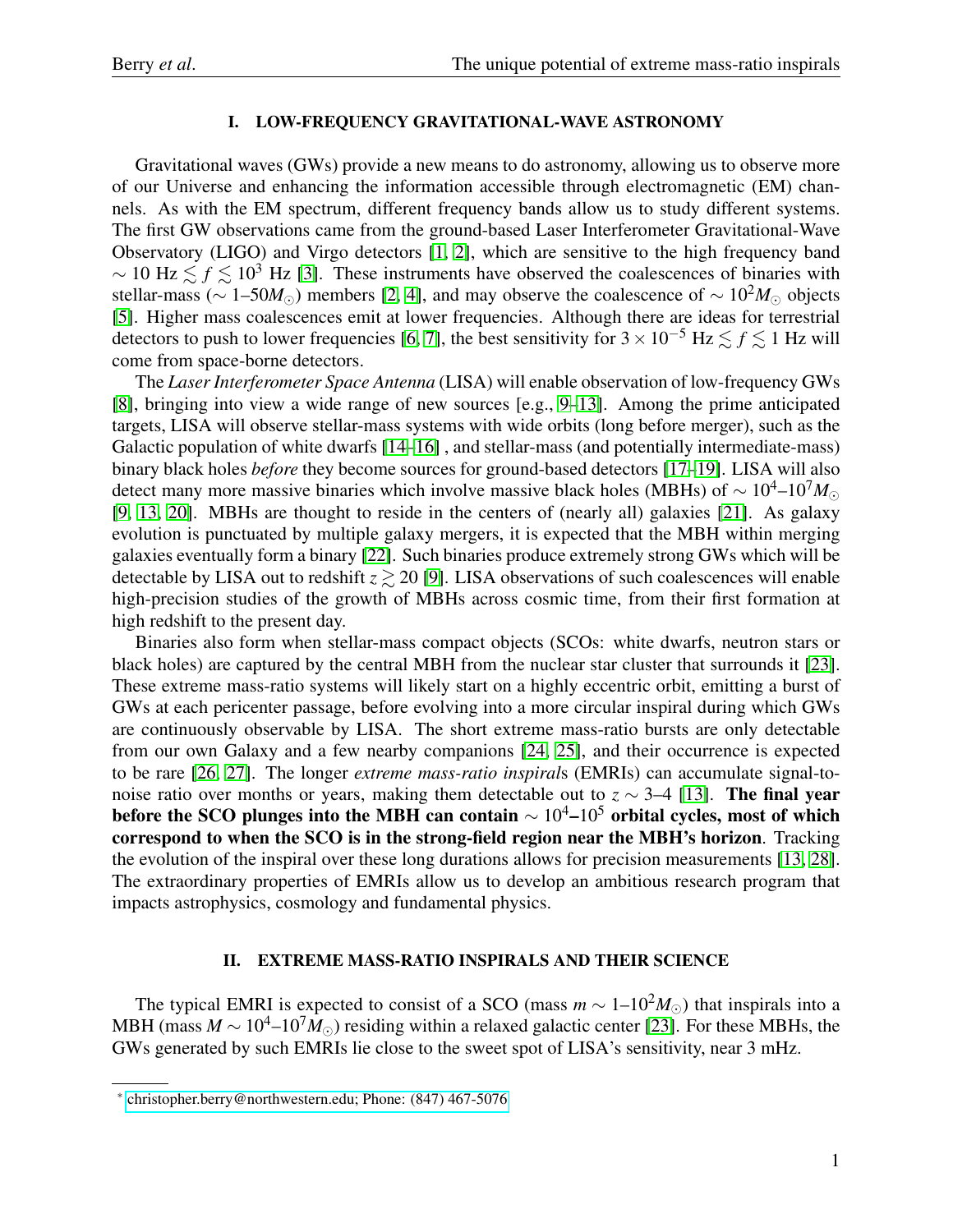

Figure 1. Illustration of an orbit in Kerr spacetime, appropriate for a short portion of an EMRI around a spinning MBH. The central black hole has a mass  $M = 10<sup>6</sup>M_{\odot}$  and a dimensionless spin of 0.9. Distances are measured in units of the gravitational radius  $r_g = GM/c^2$ . The innermost stable circular orbit for this MBH would be at  $r \approx 2.3r_{\rm g}$ . The coordinates have been mapped into Euclidean space to visualise the orbit: the bottom right panel shows a three-dimensional view of the orbit; the top panels show the projections of this orbit into three planes, and the bottom left panels show the orbit as a function of time. While EMRIs evolve over years, this trajectory is only a few hours long. The intricate nature of the orbit is encoded into the frequencies of the gravitational-wave signal. Measuring these lets us reconstruct the spacetime of the MBH. Adapted from [\[29\]](#page-7-3).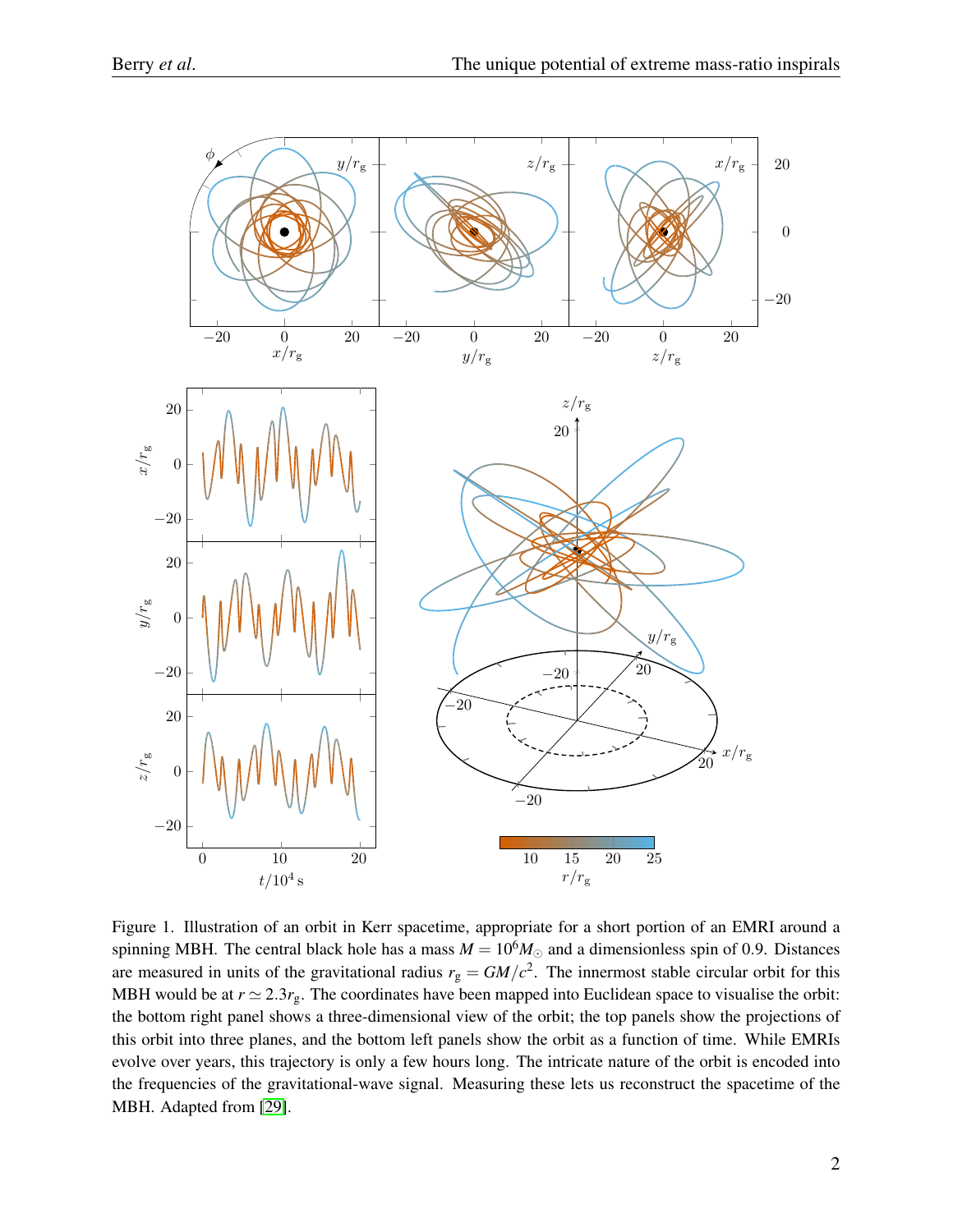The most studied formation channel for EMRIs is the capture of a SCO from a cusp of stars onto a highly eccentric orbit [\[30–](#page-7-4)[34\]](#page-7-5). The event rates predicted for this scenario range from a low of a few events to a high of several thousand over the mission duration [\[13,](#page-6-9) [35](#page-7-6)[–37\]](#page-7-7). This broad range is mostly due to current uncertainties in EMRI astrophysics, which further illustrate why there is much to learn from EMRI measurements. Even in the most pessimistic models, EMRIs are a probable LISA source.

#### A. Precision astronomical probes

Measuring the evolution of a system's orbital frequencies from the GW signal enables us to infer, in many cases with excellent accuracy, the properties of that system. Characteristics that affect the orbit's inspiral rate are measured with a variance that scales as  $1/N_{\text{cyc}}$ , where  $N_{\text{cyc}}$  is the number of observable cycles. For EMRI systems,  $N_{\rm cyc} \sim 10^4 - 10^5$ , which enables exquisite measurements of system properties such as the MBH's mass and spin.

Babak *et al*. [\[13\]](#page-6-9) studied source-parameter measurements, showing measurement precision is largely the same across different astrophysical populations. MBH (dimensionless) spins can be measured with a precision of  $\sim 10^{-6}$ – $10^{-3}$ , and that the redshifted MBH masses can be measured with a fractional precision of  $\sim 10^{-6}$ – $10^{-4}$ . Redshifted masses  $M_z$  are related to physical masses *M* by  $M_z = (1 + z)M$ , where *z* is the source redshift [\[38,](#page-7-8) [39\]](#page-7-9). To convert, we must find *z* from the source's distance. Distance is inferred from the signal's amplitude rather than its frequency content, and so is not measured as precisely. Fractional distance uncertainties may be  $\sim$  0.03–0.3, so source masses are measured to a similar precision [\[13\]](#page-6-9). Such mass measurements are comparable to recent results from LIGO–Virgo [\[2,](#page-6-1) [40\]](#page-7-10), but for a different class of binary. The anticipated precision of spin measurements *significantly surpasses* both current GW results for stellar-mass black holes, and current X-ray measurements across a wide range of masses [\[41\]](#page-7-11).

Tracking the evolution of the orbit may enable determination of the properties of the MBH's surroundings, showing whether the central MBH is part of a (sub-parsec scale) binary with another MBH [\[42,](#page-7-12) [43\]](#page-7-13), or whether the compact object is embedded in a viscous environment, such as a dense accretion disk about the MBH [\[44](#page-7-14)[–48\]](#page-7-15). The presence of a disk could indicate that the source is in an active galactic nucleus, which may be identifiable through EM channels.

Since EMRIs are long lived, the motion of the LISA constellation allows us to localize the source, typically to within  $\lesssim 10 \text{ deg}^2$  [\[13\]](#page-6-9). EM follow-up may be interesting if the MBH has an accretion disk or if the smaller component is disrupted [e.g., [49](#page-7-16)[–52\]](#page-7-17). Prospects for observing EM counterparts to white dwarfs being tidally disrupted as they inspiral into  $a \lesssim 10^5 M_{\odot}$  MBH are discussed in [\[53\]](#page-7-18). Multimessenger observations would give a richer insight into the properties of the system and its surroundings, as well as enabling EMRIs to be used as cosmic distance probes [cf. [54\]](#page-8-0). Without a counterpart, source localization will allow correlations with galaxy catalogs so that properties of the distance–redshift relation may be inferred statistically [\[55,](#page-8-1) [56\]](#page-8-2).

Similarly to the MBH mass, the redshifted compact object mass is well determined. This mass affects the rate of inspiral, and so can be determined to a precision of  $\sim 10^{-4}$ – $10^{-7}$  [\[13\]](#page-6-9). The physical source frame masses have uncertainties dominated by uncertainty in the source redshift. As a consequence of mass segregation, we expect that EMRIs will preferentially involve the heaviest SCOs in the nuclear stellar cluster surrounding the MBH [\[57–](#page-8-3)[59\]](#page-8-4). However, the SCOs can span a range of masses from ~ 0.5*M*<sub>⊙</sub> white dwarfs through neutron stars to stellar-mass black holes. If, in addition to black holes forming as the remnants of stellar evolution [\[60,](#page-8-5) [61\]](#page-8-6), there are primordial black holes [\[62,](#page-8-7) [63\]](#page-8-8), then black holes could cover the range from ∼ 0.1–100*M*. It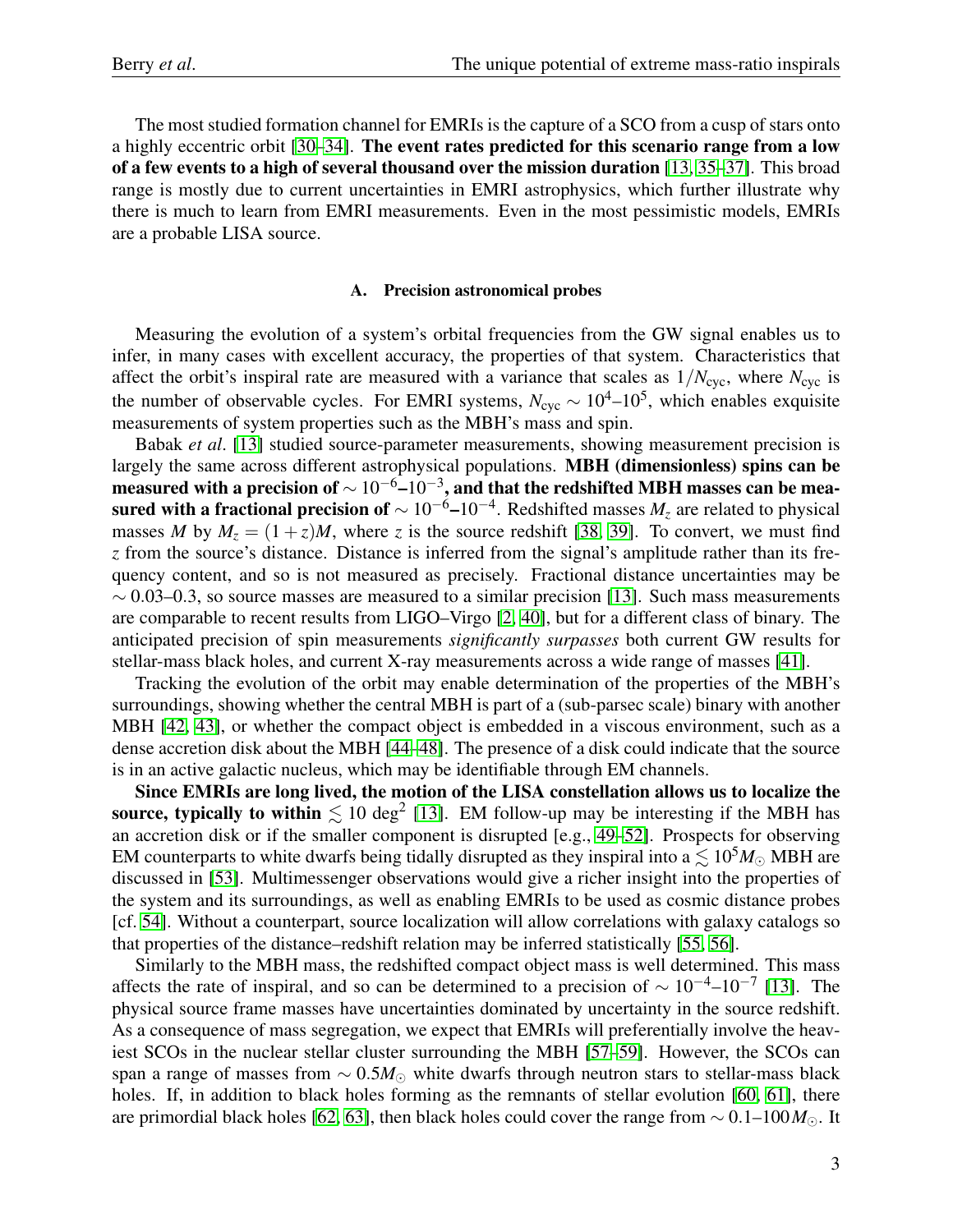may be possible to distinguish low mass primordial black holes from white dwarfs in an EMRI by observing tidal effects during the inspiral, and perhaps a final tidal disruption [\[49](#page-7-16)[–51,](#page-7-19) [64,](#page-8-9) [65\]](#page-8-10). If the EMRI event rate is high enough, these observations will provide a census of the SCOs residing in galactic nuclei.

#### B. Revealing the evolution of massive black holes and their host galaxies

By precisely measuring masses and spins, EMRI measurements will produce a catalog of these properties for an interesting population of MBHs. Theoretical models argue that spins evolve in a characteristic manner as the MBHs grow [\[66,](#page-8-11) [67\]](#page-8-12): accretion from a disk results in high spins [\[68,](#page-8-13) [69\]](#page-8-14), major mergers between MBHs lead to  $a \approx 0.7$  [\[70,](#page-8-15) [71\]](#page-8-16), and chaotic accretion of randomly orientated gas clouds, stars, and smaller black holes results in low spins [\[72–](#page-8-17)[74\]](#page-8-18). The catalog of EMRI-determined masses and spins will make it possible to infer the mechanism by which these MBHs grew [\[75\]](#page-8-19).

The population of MBHs in the mass range accessible to LISA is currently not well understood [\[76–](#page-8-20)[79\]](#page-8-21). EMRI observations will help to complete our understanding of the MBH spectrum. With  $\sim$  10 detections, we will be able to constrain the slope of their MBH mass function (convolved with the number of detectable EMRIs per MBH) to a precision of  $\pm 0.3$  [\[80\]](#page-9-0); this precision will improve with the square-root of the number of observations. Combining insights from EMRI observations with LISA observations of MBH mergers [\[9,](#page-6-8) [81,](#page-9-1) [82\]](#page-9-2) will help guide our understanding of MBH populations.

Since the number of EMRIs LISA can detect depends upon the population of MBHs and the properties of their surrounding stellar clusters, the measured EMRI rate can provide insight into the properties and dynamics of these dense systems across a range of masses [\[13\]](#page-6-9). For example, the EMRI rate depends upon how the surrounding cluster scales with MBH mass [\[13,](#page-6-9) [36\]](#page-7-20). EMRI production also relies upon there being a dense cusp of stellar-mass compact objects about the MBH. These cusps are destroyed by mergers and take time to regrow [\[83,](#page-9-3) [84\]](#page-9-4). EMRIs can thus trace out how cusps regrow following disruption [\[13\]](#page-6-9).

In addition to forming by SCOs from a surrounding cusp being scattered onto highly eccentric orbits [\[27,](#page-7-1) [31,](#page-7-21) [32\]](#page-7-22), EMRIs can form through SCO receiving fortuitous supernova kicks [\[34\]](#page-7-5), from the tidal break-up of binaries [\[85–](#page-9-5)[89\]](#page-9-6), or from stars formed in a disk surrounding the MBH [\[44,](#page-7-14) [90\]](#page-9-7). Each channel leads to a different orbital distribution. By detecting a population of EMRIs, we will uncover the conditions governing the population dynamics of stars in the hearts of galaxies.

#### C. Mapping black hole spacetimes

The detailed information we get from EMRIs comes from the highly relativistic motion of the SCO in the strong gravitational field of the MBH. Consequently, one of the most exciting applications for EMRIs is providing a high-precision verification of whether the GW signal matches our expectations for a black hole system in general relativity [\[91\]](#page-9-8). Any deviation would be evidence for new physics [\[92,](#page-9-9) [93\]](#page-9-10): either these systems are not as astrophysically clean as anticipated, or our understanding of strong-field gravity is not complete. EMRIs are a unique laboratory for testing the highly relativistic, strong-field dynamics surrounding MBHs.

In general relativity, all black hole properties are fixed by its mass and spin. We can describe the background spacetime of the MBH using a multipole expansion [\[94](#page-9-11)[–96\]](#page-9-12). The first moment is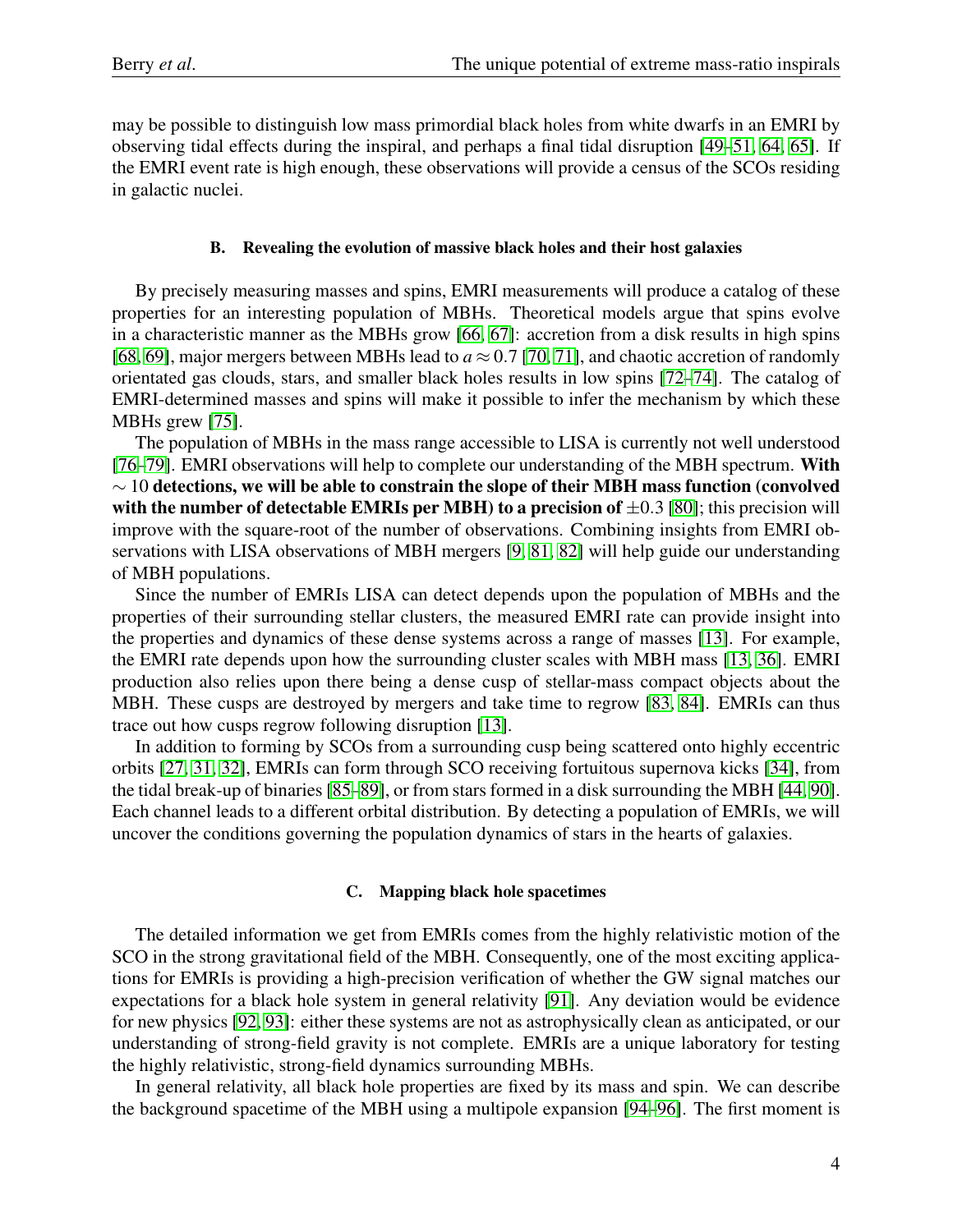its mass; the second is its spin. The third moment (the mass quadrupole) is set by the first two [\[97\]](#page-9-13). Measuring this moment thus allows the consistency of the Kerr solution to be checked.<sup>[1](#page-5-0)</sup> EMRIs observations enable this to be done with high precision [\[98,](#page-9-14) [99\]](#page-9-15). The multipole structure may be different in alternative theories of gravity; e.g., the fourth moment differs from the Kerr prediction in dynamical Chern–Simons gravity [\[100\]](#page-9-16). Bumpy black hole metrics include additional multipole structure [\[101–](#page-9-17)[103\]](#page-9-18), and provide a theory-agnostic framework to test which deviations could be observable [\[104,](#page-9-19) [105\]](#page-9-20). The lowest-order multipoles are best determined; for the quadrupole moment, fractional deviations of  $\sim 10^{-3}$ – $10^{-5}$  are discernible [\[13\]](#page-6-9).

In addition to looking for generic deviations from the predictions for black holes in general relativity, we can consider how the EMRI signal is affected by specific alternative scenarios. Fitting a signal to a general relativistic template will sharply constrain alternative theories, and will provide interesting places in theory space for modelers to investigate deviations from the standard picture. Specific examples that have been considered include (i) modified theories of gravity, such as Brans–Dicke gravity [\[106–](#page-9-21)[108\]](#page-9-22), scalar Gauss–Bonnet gravity [\[109\]](#page-9-23), *f*(*R*)-gravity [\[110\]](#page-9-24) or dynamical Chern–Simons gravity [\[111,](#page-10-0) [112\]](#page-10-1), and (ii) inspirals in general relativity into an object other than a MBH such as a massive boson star [\[113,](#page-10-2) [114\]](#page-10-3) or a gravastar [\[115\]](#page-10-4). The detailed information encoded within the EMRI signal allows for precision tests of such scenarios. For example, EMRI constraints on dynamical Chern–Simons gravity would be four orders of magnitude better than current Solar System constraints [\[112\]](#page-10-1).

### III. SUMMARIZING THE OPPORTUNITY

EMRIs provide a unique means to probe the conditions in galactic nuclei and to map the spacetime of black holes. Though detection rates are uncertain, models confidently predict that they would be observed by LISA, with potentially hundreds per year. EMRI observations would provide precision data about the masses and spins of the MBH population, illuminating how MBHs and their surrounding galaxies evolved. EMRIs act as standard sirens, enabling measurement of the Hubble constant. The detailed information encoded in EMRI GW signals would enable stringent tests of whether the massive objects are black holes as described by general relativity.

LISA is both well designed to maximize the scientific return from EMRIs and the *only* planned mission able to make these revolutionary observations.

<span id="page-5-0"></span><sup>&</sup>lt;sup>1</sup> For this test, all factors of the source redshift cancel, so there is no additional uncertainty from the distance measurement as there is for the source masses.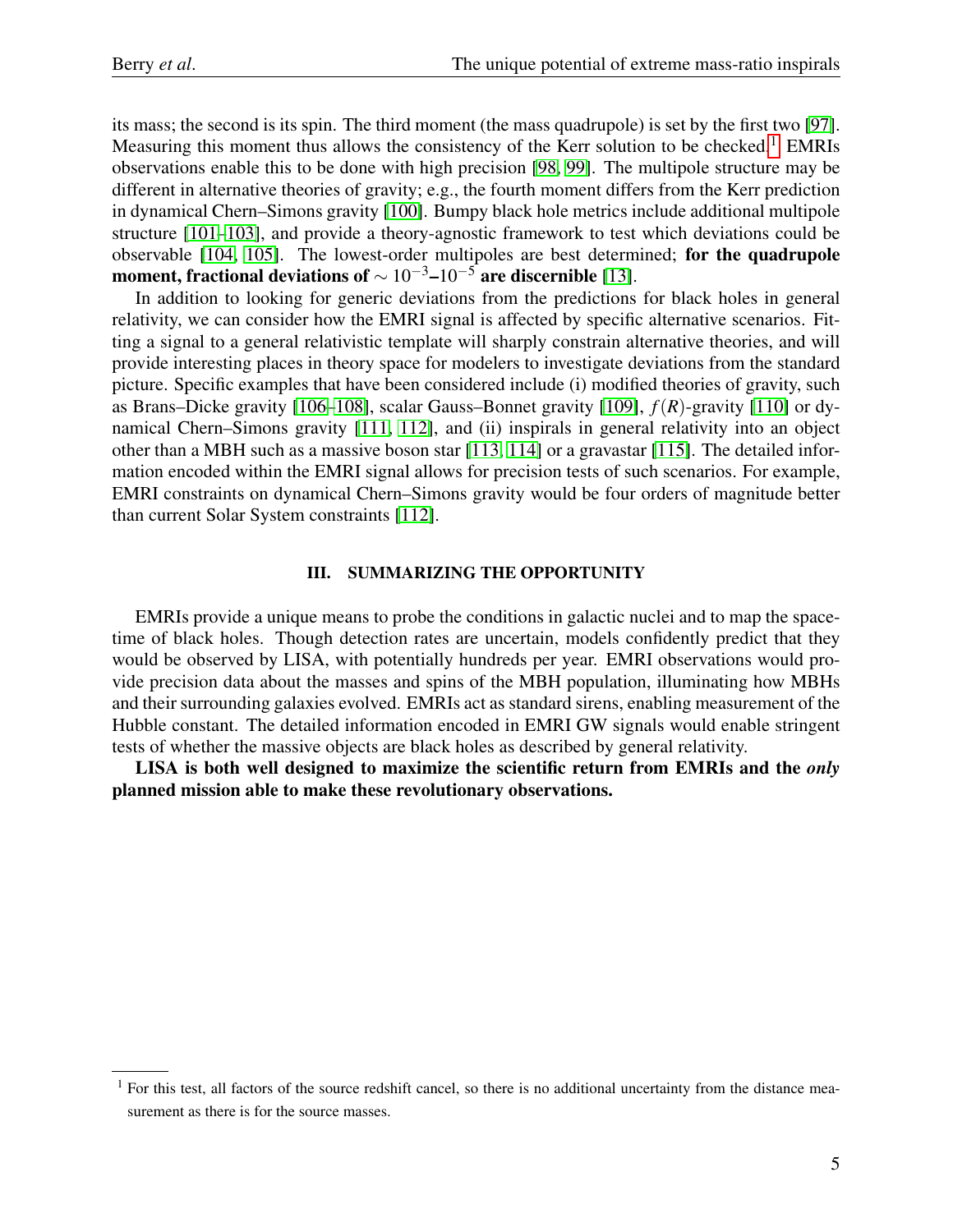### REFERENCES

- <span id="page-6-0"></span>[1] B. P. Abbott *et al.* (LIGO Scientific, Virgo), Phys. Rev. Lett. 116[, 061102 \(2016\),](http://dx.doi.org/10.1103/PhysRevLett.116.061102) [arXiv:1602.03837](http://arxiv.org/abs/1602.03837) [\[gr-qc\].](http://arxiv.org/abs/1602.03837)
- <span id="page-6-1"></span>[2] B. P. Abbott *et al.* (LIGO Scientific, Virgo), (2018), [arXiv:1811.12907 \[astro-ph.HE\].](http://arxiv.org/abs/1811.12907)
- <span id="page-6-2"></span>[3] B. P. Abbott *et al.* (KAGRA, LIGO Scientific, Virgo), [Living Rev. Rel.](http://dx.doi.org/10.1007/s41114-018-0012-9,) 21, 3 (2018), [arXiv:1304.0670](http://arxiv.org/abs/1304.0670)  $[gr-qc]$ .
- <span id="page-6-3"></span>[4] B. P. Abbott *et al.* (LIGO Scientific, Virgo), (2018), [arXiv:1811.12940 \[astro-ph.HE\].](http://arxiv.org/abs/1811.12940)
- <span id="page-6-4"></span>[5] B. P. Abbott *et al.* (LIGO Scientific, Virgo), Phys. Rev. D 96[, 022001 \(2017\),](http://dx.doi.org/10.1103/PhysRevD.96.022001) [arXiv:1704.04628](http://arxiv.org/abs/1704.04628) [\[gr-qc\].](http://arxiv.org/abs/1704.04628)
- <span id="page-6-5"></span>[6] J. Harms, B. J. J. Slagmolen, R. X. Adhikari, M. C. Miller, M. Evans, Y. Chen, H. Muller, and ¨ M. Ando, Phys. Rev. D 88[, 122003 \(2013\),](http://dx.doi.org/ 10.1103/PhysRevD.88.122003) [arXiv:1308.2074 \[gr-qc\].](http://arxiv.org/abs/1308.2074)
- <span id="page-6-6"></span>[7] B. P. Abbott *et al.* (LIGO Scientific), [Class. Quant. Grav.](http://dx.doi.org/10.1088/1361-6382/aa51f4) 34, 044001 (2017), [arXiv:1607.08697](http://arxiv.org/abs/1607.08697) [\[astro-ph.IM\].](http://arxiv.org/abs/1607.08697)
- <span id="page-6-7"></span>[8] H. Audley *et al.* (LISA), (2017), [arXiv:1702.00786 \[astro-ph.IM\].](http://arxiv.org/abs/1702.00786)
- <span id="page-6-8"></span>[9] A. Klein *et al.*, Phys. Rev. D 93[, 024003 \(2016\),](http://dx.doi.org/10.1103/PhysRevD.93.024003) [arXiv:1511.05581 \[gr-qc\].](http://arxiv.org/abs/1511.05581)
- [10] C. Caprini *et al.*, JCAP 1604[, 001 \(2016\),](http://dx.doi.org/10.1088/1475-7516/2016/04/001) [arXiv:1512.06239 \[astro-ph.CO\].](http://arxiv.org/abs/1512.06239)
- [11] N. Tamanini, C. Caprini, E. Barausse, A. Sesana, A. Klein, and A. Petiteau, JCAP 1604[, 002 \(2016\),](http://dx.doi.org/ 10.1088/1475-7516/2016/04/002) [arXiv:1601.07112 \[astro-ph.CO\].](http://arxiv.org/abs/1601.07112)
- [12] N. Bartolo *et al.*, JCAP 1612[, 026 \(2016\),](http://dx.doi.org/10.1088/1475-7516/2016/12/026) [arXiv:1610.06481 \[astro-ph.CO\].](http://arxiv.org/abs/1610.06481)
- <span id="page-6-9"></span>[13] S. Babak, J. Gair, A. Sesana, E. Barausse, C. F. Sopuerta, C. P. L. Berry, E. Berti, P. Amaro-Seoane, A. Petiteau, and A. Klein, Phys. Rev. D 95[, 103012 \(2017\),](http://dx.doi.org/10.1103/PhysRevD.95.103012) [arXiv:1703.09722 \[gr-qc\].](http://arxiv.org/abs/1703.09722)
- <span id="page-6-10"></span>[14] K. Kremer, K. Breivik, S. L. Larson, and V. Kalogera, [Astrophys. J.](http://dx.doi.org/10.3847/1538-4357/aa8557) 846, 95 (2017), [arXiv:1707.01104 \[astro-ph.HE\].](http://arxiv.org/abs/1707.01104)
- [15] T. Kupfer, V. Korol, S. Shah, G. Nelemans, T. R. Marsh, G. Ramsay, P. J. Groot, D. T. H. Steeghs, and E. M. Rossi, [Mon. Not. Roy. Astron. Soc.](http://dx.doi.org/10.1093/mnras/sty1545) 480, 302 (2018), [arXiv:1805.00482 \[astro-ph.SR\].](http://arxiv.org/abs/1805.00482)
- <span id="page-6-11"></span>[16] T. B. Littenberg, K. Breivik, W. R. Brown, M. Eracleous, J. J. Hermes, K. Kremer, T. Kupfer, and S. L. Larson, *Gravitational Wave Survey of Galactic Ultra Compact Binaries*, Tech. Rep. (2020–2030 Astronomy and Astrophysics Decadal Survey, 2019).
- <span id="page-6-12"></span>[17] P. Amaro-Seoane and L. Santamaria, Astrophys. J. 722[, 1197 \(2010\),](http://dx.doi.org/10.1088/0004-637X/722/2/1197) [arXiv:0910.0254 \[astro-ph.CO\].](http://arxiv.org/abs/0910.0254)
- [18] A. Sesana, Phys. Rev. Lett. 116[, 231102 \(2016\),](http://dx.doi.org/10.1103/PhysRevLett.116.231102) [arXiv:1602.06951 \[gr-qc\].](http://arxiv.org/abs/1602.06951)
- <span id="page-6-13"></span>[19] C. Cutler, E. Berti, K. Jani, E. Kovetz, T. Littenberg, L. Randall, S. Vitale, and K. W. K. Wong, *What We Can Learn from Multi-Band Gravitational-Wave Observations of Black Hole Binaries*, Tech. Rep. (2020–2030 Astronomy and Astrophysics Decadal Survey, 2019).
- <span id="page-6-14"></span>[20] M. Colpi, K. Holley-Bockelmann, T. Bogdanovic, P. Natarajan, A. Sesana, M. Tremmel, J. Com- ´ erford, E. Barausse, E. Berti, M. Volonteri, F. M. Khan, and S. T. McWilliams, *The GW View of Massive Black Holes*, Tech. Rep. (2020–2030 Astronomy and Astrophysics Decadal Survey, 2019).
- <span id="page-6-15"></span>[21] L. Ferrarese and H. Ford, [Space Sci. Rev.](http://dx.doi.org/10.1007/s11214-005-3947-6) 116, 523 (2005), [arXiv:astro-ph/0411247 \[astro-ph\].](http://arxiv.org/abs/astro-ph/0411247)
- <span id="page-6-16"></span>[22] M. C. Begelman, R. D. Blandford, and M. J. Rees, Nature 287[, 307 \(1980\).](http://dx.doi.org/10.1038/287307a0)
- <span id="page-6-17"></span>[23] P. Amaro-Seoane, J. R. Gair, M. Freitag, M. Coleman Miller, I. Mandel, C. J. Cutler, and S. Babak, [Class. Quant. Grav.](http://dx.doi.org/ 10.1088/0264-9381/24/17/R01) 24, R113 (2007), [arXiv:astro-ph/0703495 \[ASTRO-PH\].](http://arxiv.org/abs/astro-ph/0703495)
- <span id="page-6-18"></span>[24] L. J. Rubbo, K. Holley-Bockelmann, and L. S. Finn, [Astrophys. J. Lett.](http://dx.doi.org/10.1086/508326) **649**, L25 (2006), [arXiv:astro](http://arxiv.org/abs/astro-ph/0602445)[ph/0602445 \[astro-ph\].](http://arxiv.org/abs/astro-ph/0602445)
- <span id="page-6-19"></span>[25] C. P. L. Berry and J. R. Gair, [Mon. Not. Roy. Astron. Soc.](http://dx.doi.org/10.1093/mnras/stt990) 433, 3572 (2013), [arXiv:1306.0774 \[astro](http://arxiv.org/abs/1306.0774)[ph.HE\].](http://arxiv.org/abs/1306.0774)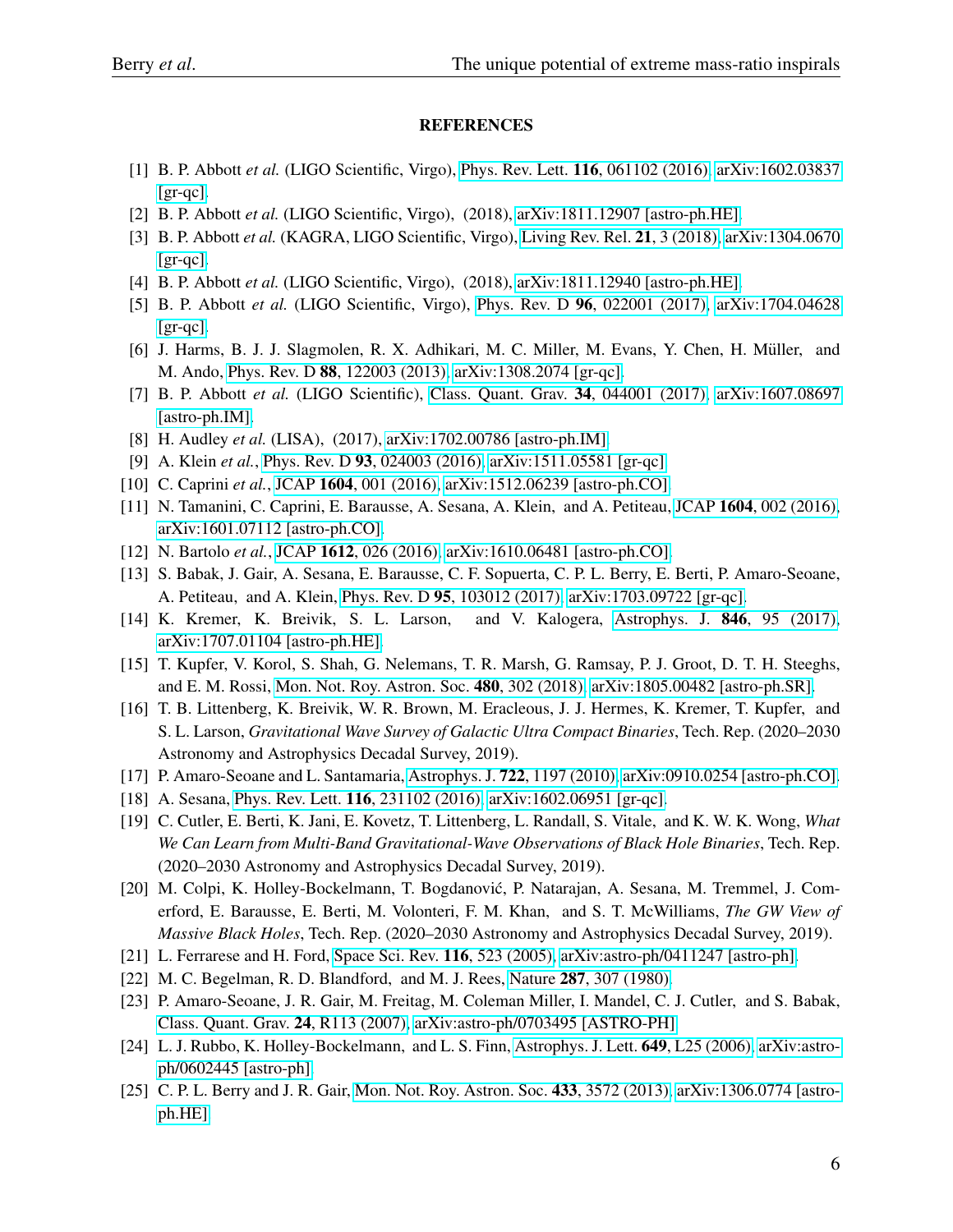- <span id="page-7-0"></span>[26] C. Hopman, M. Freitag, and S. L. Larson, [Mon. Not. Roy. Astron. Soc.](http://dx.doi.org/10.1111/j.1365-2966.2007.11758.x) 378, 129 (2007), [arXiv:astro](http://arxiv.org/abs/astro-ph/0612337)[ph/0612337 \[astro-ph\].](http://arxiv.org/abs/astro-ph/0612337)
- <span id="page-7-1"></span>[27] C. P. L. Berry and J. R. Gair, [Mon. Not. Roy. Astron. Soc.](http://dx.doi.org/10.1093/mnras/stt1543) 435, 3521 (2013), [arXiv:1307.7276 \[astro](http://arxiv.org/abs/1307.7276)[ph.HE\].](http://arxiv.org/abs/1307.7276)
- <span id="page-7-2"></span>[28] L. Barack and C. Cutler, Phys. Rev. D 69[, 082005 \(2004\),](http://dx.doi.org/10.1103/PhysRevD.69.082005) [arXiv:gr-qc/0310125 \[gr-qc\].](http://arxiv.org/abs/gr-qc/0310125)
- <span id="page-7-3"></span>[29] D. P. Mihaylov and J. R. Gair, J. Math. Phys. 58[, 112501 \(2017\),](http://dx.doi.org/10.1063/1.5006336) [arXiv:1706.06639 \[gr-qc\].](http://arxiv.org/abs/1706.06639)
- <span id="page-7-4"></span>[30] D. Hils and P. L. Bender, [Astrophys. J. Lett.](http://dx.doi.org/10.1086/187876) 445, L7 (1995).
- <span id="page-7-21"></span>[31] S. Sigurdsson and M. J. Rees, [Mon. Not. Roy. Astron. Soc.](http://dx.doi.org/10.1093/mnras/284.2.318) 284, 318 (1997), [arXiv:astro-ph/9608093](http://arxiv.org/abs/astro-ph/9608093) [\[astro-ph\].](http://arxiv.org/abs/astro-ph/9608093)
- <span id="page-7-22"></span>[32] T. Alexander, [Phys. Rept.](http://dx.doi.org/10.1016/j.physrep.2005.08.002) 419, 65 (2005), [arXiv:astro-ph/0508106 \[astro-ph\].](http://arxiv.org/abs/astro-ph/0508106)
- [33] D. Merritt, [Rept. Prog. Phys.](http://dx.doi.org/10.1088/0034-4885/69/9/R01) 69, 2513 (2006), [arXiv:astro-ph/0605070 \[astro-ph\].](http://arxiv.org/abs/astro-ph/0605070)
- <span id="page-7-5"></span>[34] E. Bortolas and M. Mapelli, [Mon. Not. Roy. Astron. Soc. \(2019\), 10.1093/mnras/stz440,](http://dx.doi.org/10.1093/mnras/stz440) [arXiv:1902.04581 \[astro-ph.GA\].](http://arxiv.org/abs/1902.04581)
- <span id="page-7-6"></span>[35] P. Amaro-Seoane *et al.*, *Gravitational waves. Numerical relativity - data analysis. Proceedings, 9th Edoardo Amaldi Conference, Amaldi 9, and meeting, NRDA 2011, Cardiff, UK, July 10-15, 2011*, [Class. Quant. Grav.](http://dx.doi.org/ 10.1088/0264-9381/29/12/124016) 29, 124016 (2012), [arXiv:1202.0839 \[gr-qc\].](http://arxiv.org/abs/1202.0839)
- <span id="page-7-20"></span>[36] M. Mapelli, E. Ripamonti, A. Vecchio, A. W. Graham, and A. Gualandris, [Astron. Astrophys.](http://dx.doi.org/ 10.1051/0004-6361/201118444) 542, [A102 \(2012\),](http://dx.doi.org/ 10.1051/0004-6361/201118444) [arXiv:1205.2702 \[astro-ph.CO\].](http://arxiv.org/abs/1205.2702)
- <span id="page-7-7"></span>[37] C. P. L. Berry, R. H. Cole, P. Cañizares, and J. R. Gair, Phys. Rev. D 94[, 124042 \(2016\),](http://dx.doi.org/10.1103/PhysRevD.94.124042) [arXiv:1608.08951 \[gr-qc\].](http://arxiv.org/abs/1608.08951)
- <span id="page-7-8"></span>[38] C. Cutler and E. E. Flanagan, Phys. Rev. D 49[, 2658 \(1994\),](http://dx.doi.org/10.1103/PhysRevD.49.2658) [arXiv:gr-qc/9402014 \[gr-qc\].](http://arxiv.org/abs/gr-qc/9402014)
- <span id="page-7-9"></span>[39] D. E. Holz and S. A. Hughes, [Astrophys. J.](http://dx.doi.org/10.1086/431341) 629, 15 (2005), [arXiv:astro-ph/0504616 \[astro-ph\].](http://arxiv.org/abs/astro-ph/0504616)
- <span id="page-7-10"></span>[40] B. P. Abbott *et al.* (LIGO Scientific, Virgo), Phys. Rev. Lett. 116[, 241102 \(2016\),](http://dx.doi.org/10.1103/PhysRevLett.116.241102) [arXiv:1602.03840](http://arxiv.org/abs/1602.03840)  $[gr-qc]$ .
- <span id="page-7-11"></span>[41] C. S. Reynolds, [Space Sci. Rev.](http://dx.doi.org/10.1007/s11214-013-0006-6) 183, 277 (2014), [arXiv:1302.3260 \[astro-ph.HE\].](http://arxiv.org/abs/1302.3260)
- <span id="page-7-12"></span>[42] N. Yunes, M. Coleman Miller, and J. Thornburg, Phys. Rev. D 83[, 044030 \(2011\),](http://dx.doi.org/10.1103/PhysRevD.83.044030) [arXiv:1010.1721](http://arxiv.org/abs/1010.1721) [\[astro-ph.GA\].](http://arxiv.org/abs/1010.1721)
- <span id="page-7-13"></span>[43] H. Yang and M. Casals, Phys. Rev. D 96[, 083015 \(2017\),](http://dx.doi.org/10.1103/PhysRevD.96.083015) [arXiv:1704.02022 \[gr-qc\].](http://arxiv.org/abs/1704.02022)
- <span id="page-7-14"></span>[44] Y. Levin, [Mon. Not. Roy. Astron. Soc.](http://dx.doi.org/10.1111/j.1365-2966.2006.11155.x) 374, 515 (2007), [arXiv:astro-ph/0603583 \[astro-ph\].](http://arxiv.org/abs/astro-ph/0603583)
- [45] J. R. Gair, E. E. Flanagan, S. Drasco, T. Hinderer, and S. Babak, Phys. Rev. D 83[, 044037 \(2011\),](http://dx.doi.org/ 10.1103/PhysRevD.83.044037) [arXiv:1012.5111 \[gr-qc\].](http://arxiv.org/abs/1012.5111)
- [46] B. Kocsis, N. Yunes, and A. Loeb, Phys. Rev. D 84[, 024032 \(2011\),](http://dx.doi.org/10.1103/PhysRevD.86.049907, 10.1103/PhysRevD.84.024032) [arXiv:1104.2322 \[astro-ph.GA\].](http://arxiv.org/abs/1104.2322)
- [47] N. Yunes, B. Kocsis, A. Loeb, and Z. Haiman, Phys. Rev. Lett. 107[, 171103 \(2011\),](http://dx.doi.org/ 10.1103/PhysRevLett.107.171103) [arXiv:1103.4609](http://arxiv.org/abs/1103.4609) [\[astro-ph.CO\].](http://arxiv.org/abs/1103.4609)
- <span id="page-7-15"></span>[48] E. Barausse, V. Cardoso, and P. Pani, Phys. Rev. D 89[, 104059 \(2014\),](http://dx.doi.org/10.1103/PhysRevD.89.104059) [arXiv:1404.7149 \[gr-qc\].](http://arxiv.org/abs/1404.7149)
- <span id="page-7-16"></span>[49] Y. Rathore, R. D. Blandford, and A. E. Broderick, [Mon. Not. Roy. Astron. Soc.](http://dx.doi.org/10.1111/j.1365-2966.2004.08459.x) 357, 834 (2005), [arXiv:astro-ph/0406102 \[astro-ph\].](http://arxiv.org/abs/astro-ph/0406102)
- [50] S. Rosswog, E. Ramirez-Ruiz, and R. Hix, [Astrophys. J.](http://dx.doi.org/10.1088/0004-637X/695/1/404) 695, 404 (2009), [arXiv:0808.2143 \[astro](http://arxiv.org/abs/0808.2143)[ph\].](http://arxiv.org/abs/0808.2143)
- <span id="page-7-19"></span>[51] A. Sesana, A. Vecchio, M. Eracleous, and S. Sigurdsson, [Mon. Not. Roy. Astron. Soc.](http://dx.doi.org/10.1111/j.1365-2966.2008.13904.x) 391, 718 [\(2008\),](http://dx.doi.org/10.1111/j.1365-2966.2008.13904.x) [arXiv:0806.0624 \[astro-ph\].](http://arxiv.org/abs/0806.0624)
- <span id="page-7-17"></span>[52] M. MacLeod, J. Goldstein, E. Ramirez-Ruiz, J. Guillochon, and J. Samsing, [Astrophys. J.](http://dx.doi.org/ 10.1088/0004-637X/794/1/9) **794**, 9 [\(2014\),](http://dx.doi.org/ 10.1088/0004-637X/794/1/9) [arXiv:1405.1426 \[astro-ph.HE\].](http://arxiv.org/abs/1405.1426)
- <span id="page-7-18"></span>[53] M. Eracleous, S. Gezari, A. Sesana, T. Bogdanovic, M. MacLeod, N. Roth, and L. Dai, (2019), [arXiv:1902.06612 \[astro-ph.HE\].](http://arxiv.org/abs/1902.06612)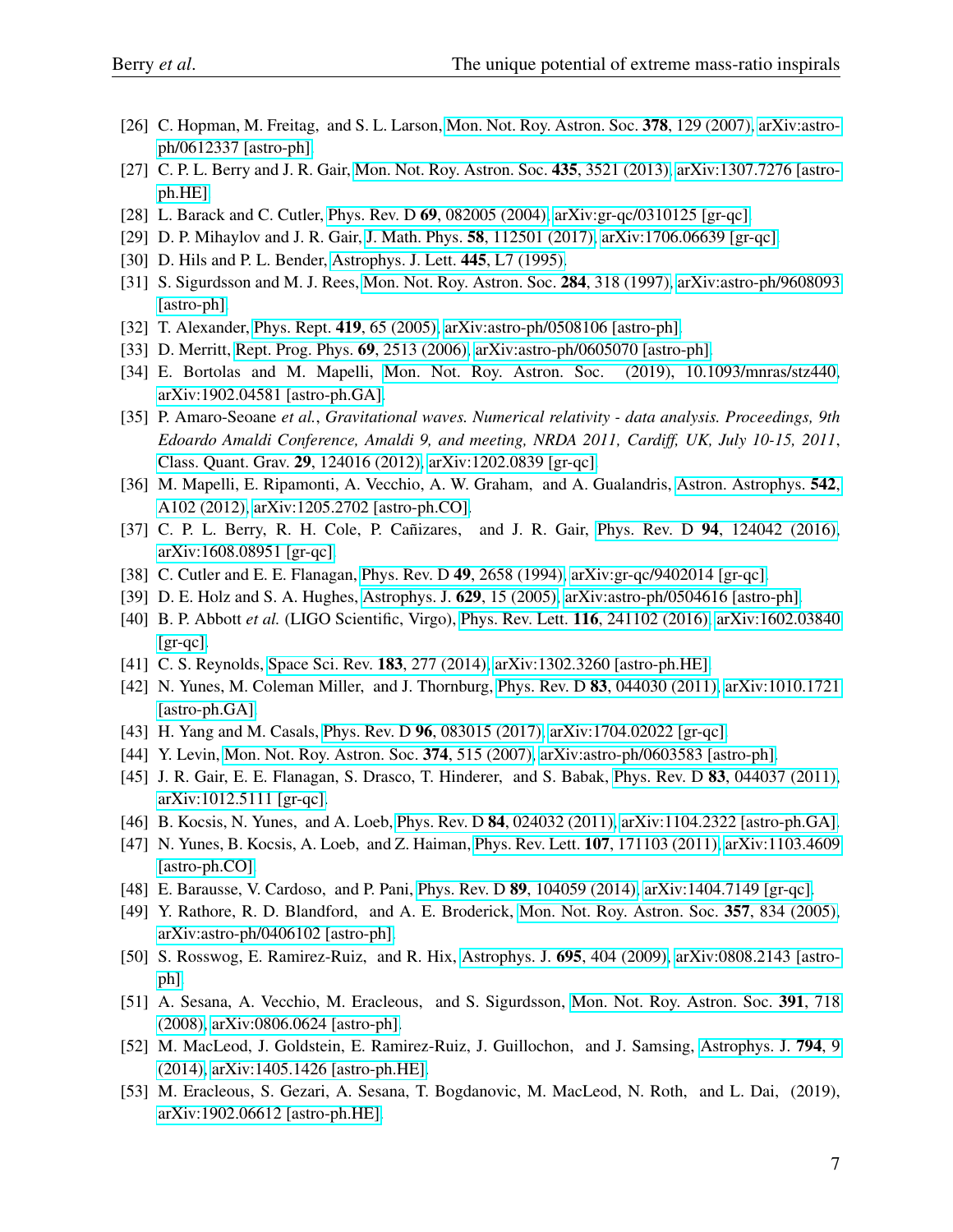- <span id="page-8-0"></span>[54] B. P. Abbott *et al.* (LIGO Scientific, Virgo, VINROUGE, Las Cumbres Observatory, DES, DLT40, 1M2H, Dark Energy Camera GW-E, MASTER), Nature 551[, 85 \(2017\),](http://dx.doi.org/10.1038/nature24471) [arXiv:1710.05835 \[astro](http://arxiv.org/abs/1710.05835)[ph.CO\].](http://arxiv.org/abs/1710.05835)
- <span id="page-8-1"></span>[55] C. L. MacLeod and C. J. Hogan, Phys. Rev. D 77[, 043512 \(2008\),](http://dx.doi.org/10.1103/PhysRevD.77.043512) [arXiv:0712.0618 \[astro-ph\].](http://arxiv.org/abs/0712.0618)
- <span id="page-8-2"></span>[56] R. Caldwell, M. Amin, C. Hogaa, D. Holz, P. Jetzer, E. Kovetz, T. Smith, and N. Tamanini, *Cosmology with a Space-Based Gravitational Wave Observatory*, Tech. Rep. (2020–2030 Astronomy and Astrophysics Decadal Survey, 2019).
- <span id="page-8-3"></span>[57] J. N. Bahcall and R. A. Wolf, [Astrophys. J.](http://dx.doi.org/10.1086/155534) **216**, 883 (1977).
- [58] T. Alexander and C. Hopman, Astrophys. J. **697**[, 1861 \(2009\),](http://dx.doi.org/10.1088/0004-637X/697/2/1861) [arXiv:0808.3150 \[astro-ph\].](http://arxiv.org/abs/0808.3150)
- <span id="page-8-4"></span>[59] P. Amaro-Seoane and M. Preto, *Laser interferometer space antenna. Proceedings, 8th International LISA Symposium, Stanford, USA, June 28-July 2, 2010*, [Class. Quant. Grav.](http://dx.doi.org/ 10.1088/0264-9381/28/9/094017) 28, 094017 (2011), [arXiv:1010.5781 \[astro-ph.CO\].](http://arxiv.org/abs/1010.5781)
- <span id="page-8-5"></span>[60] S. E. Woosley, A. Heger, and T. A. Weaver, [Rev. Mod. Phys.](http://dx.doi.org/10.1103/RevModPhys.74.1015) 74, 1015 (2002).
- <span id="page-8-6"></span>[61] B. P. Abbott *et al.* (LIGO Scientific, Virgo), [Astrophys. J. Lett.](http://dx.doi.org/10.3847/2041-8205/818/2/L22) 818, L22 (2016), [arXiv:1602.03846](http://arxiv.org/abs/1602.03846) [\[astro-ph.HE\].](http://arxiv.org/abs/1602.03846)
- <span id="page-8-7"></span>[62] B. J. Carr and S. W. Hawking, Mon. Not. Roy. Astron. Soc. 168, 399 (1974).
- <span id="page-8-8"></span>[63] M. Sasaki, T. Suyama, T. Tanaka, and S. Yokoyama, [Class. Quant. Grav.](http://dx.doi.org/ 10.1088/1361-6382/aaa7b4) 35, 063001 (2018), [arXiv:1801.05235 \[astro-ph.CO\].](http://arxiv.org/abs/1801.05235)
- <span id="page-8-9"></span>[64] M. J. Rees, Nature 333[, 523 \(1988\).](http://dx.doi.org/10.1038/333523a0)
- <span id="page-8-10"></span>[65] P. B. Ivanov and J. C. B. Papaloizou, [Astron. Astrophys.](http://dx.doi.org/10.1051/0004-6361:20077105) 476, 121 (2007), [arXiv:0709.0480 \[astro-ph\].](http://arxiv.org/abs/0709.0480)
- <span id="page-8-11"></span>[66] Y. Dubois, M. Volonteri, and J. Silk, [Mon. Not. Roy. Astron. Soc.](http://dx.doi.org/10.1093/mnras/stu373) 440, 1590 (2014), [arXiv:1304.4583](http://arxiv.org/abs/1304.4583) [\[astro-ph.CO\].](http://arxiv.org/abs/1304.4583)
- <span id="page-8-12"></span>[67] A. Sesana, E. Barausse, M. Dotti, and E. M. Rossi, [Astrophys. J.](http://dx.doi.org/ 10.1088/0004-637X/794/2/104) 794, 104 (2014), [arXiv:1402.7088](http://arxiv.org/abs/1402.7088) [\[astro-ph.CO\].](http://arxiv.org/abs/1402.7088)
- <span id="page-8-13"></span>[68] M. Volonteri, P. Madau, E. Quataert, and M. J. Rees, [Astrophys. J.](http://dx.doi.org/10.1086/426858) 620, 69 (2005), [arXiv:astro](http://arxiv.org/abs/astro-ph/0410342)[ph/0410342 \[astro-ph\].](http://arxiv.org/abs/astro-ph/0410342)
- <span id="page-8-14"></span>[69] M. Dotti, M. Colpi, S. Pallini, A. Perego, and M. Volonteri, [Astrophys. J.](http://dx.doi.org/ 10.1088/0004-637X/762/2/68) 762, 68 (2013), [arXiv:1211.4871 \[astro-ph.CO\].](http://arxiv.org/abs/1211.4871)
- <span id="page-8-15"></span>[70] X. Jiménez-Forteza, D. Keitel, S. Husa, M. Hannam, S. Khan, and M. Pürrer, [Phys. Rev. D](http://dx.doi.org/ 10.1103/PhysRevD.95.064024) 95, [064024 \(2017\),](http://dx.doi.org/ 10.1103/PhysRevD.95.064024) [arXiv:1611.00332 \[gr-qc\].](http://arxiv.org/abs/1611.00332)
- <span id="page-8-16"></span>[71] F. Hofmann, E. Barausse, and L. Rezzolla, [Astrophys. J. Lett.](http://dx.doi.org/10.3847/2041-8205/825/2/L19) **825**, L19 (2016), [arXiv:1605.01938](http://arxiv.org/abs/1605.01938)  $[gr-qc]$ .
- <span id="page-8-17"></span>[72] S. A. Hughes and R. D. Blandford, [Astrophys. J. Lett.](http://dx.doi.org/10.1086/375495) 585, L101 (2003), [arXiv:astro-ph/0208484](http://arxiv.org/abs/astro-ph/0208484) [\[astro-ph\].](http://arxiv.org/abs/astro-ph/0208484)
- [73] A. R. King, J. E. Pringle, and J. A. Hofmann, [Mon. Not. Roy. Astron. Soc.](http://dx.doi.org/10.1111/j.1365-2966.2008.12943.x) 385, 1621 (2008), [arXiv:0801.1564 \[astro-ph\].](http://arxiv.org/abs/0801.1564)
- <span id="page-8-18"></span>[74] C. F. Gammie, S. L. Shapiro, and J. C. McKinney, [Astrophys. J.](http://dx.doi.org/10.1086/380996) 602, 312 (2004), [arXiv:astro](http://arxiv.org/abs/astro-ph/0310886)[ph/0310886 \[astro-ph\].](http://arxiv.org/abs/astro-ph/0310886)
- <span id="page-8-19"></span>[75] E. Berti and M. Volonteri, [Astrophys. J.](http://dx.doi.org/10.1086/590379) 684, 822 (2008), [arXiv:0802.0025 \[astro-ph\].](http://arxiv.org/abs/0802.0025)
- <span id="page-8-20"></span>[76] F. Shankar, [Class. Quant. Grav.](http://dx.doi.org/10.1088/0264-9381/30/24/244001) 30, 244001 (2013), [arXiv:1307.3289 \[astro-ph.CO\].](http://arxiv.org/abs/1307.3289)
- [77] R. P. Saglia, M. Opitsch, P. Erwin, J. Thomas, A. Beifiori, M. Fabricius, X. Mazzalay, N. Nowak, S. P. Rusli, and R. Bender, [Astrophys. J.](http://dx.doi.org/10.3847/0004-637X/818/1/47) 818, 47 (2016), [arXiv:1601.00974.](http://arxiv.org/abs/1601.00974)
- [78] G. A. D. Savorgnan, A. W. Graham, A. Marconi, and E. Sani, [Astrophys. J.](http://dx.doi.org/10.3847/0004-637X/817/1/21) 817, 21 (2016), [arXiv:1511.07437.](http://arxiv.org/abs/1511.07437)
- <span id="page-8-21"></span>[79] F. Shankar *et al.*, (2019), [arXiv:1901.11036 \[astro-ph.GA\].](http://arxiv.org/abs/1901.11036)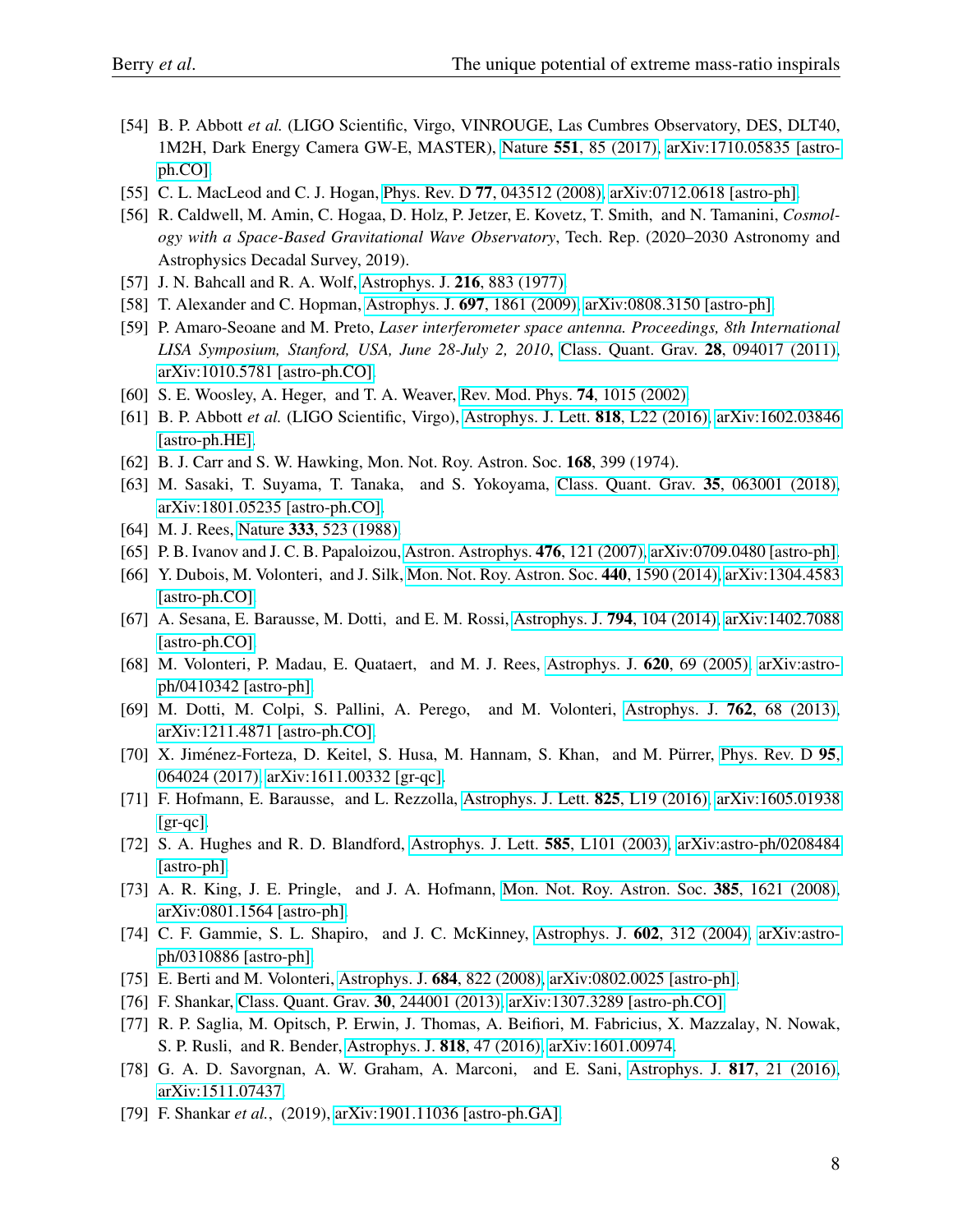- <span id="page-9-0"></span>[80] J. R. Gair, C. Tang, and M. Volonteri, Phys. Rev. D 81[, 104014 \(2010\),](http://dx.doi.org/10.1103/PhysRevD.81.104014) [arXiv:1004.1921 \[astro](http://arxiv.org/abs/1004.1921)[ph.GA\].](http://arxiv.org/abs/1004.1921)
- <span id="page-9-1"></span>[81] J. E. Plowman, R. W. Hellings, and S. Tsuruta, [Mon. Not. Roy. Astron. Soc.](http://dx.doi.org/10.1111/j.1365-2966.2011.18703.x) 415, 333 (2011), [arXiv:1009.0765 \[astro-ph.CO\].](http://arxiv.org/abs/1009.0765)
- <span id="page-9-2"></span>[82] A. Sesana, J. Gair, E. Berti, and M. Volonteri, Phys. Rev. D 83[, 044036 \(2011\),](http://dx.doi.org/ 10.1103/PhysRevD.83.044036) [arXiv:1011.5893](http://arxiv.org/abs/1011.5893) [\[astro-ph.CO\].](http://arxiv.org/abs/1011.5893)
- <span id="page-9-3"></span>[83] M. Milosavljevic and D. Merritt, [Astrophys. J.](http://dx.doi.org/10.1086/323830) 563, 34 (2001), [arXiv:astro-ph/0103350 \[astro-ph\].](http://arxiv.org/abs/astro-ph/0103350)
- <span id="page-9-4"></span>[84] F. Antonini, E. Barausse, and J. Silk, [Astrophys. J.](http://dx.doi.org/10.1088/0004-637X/812/1/72) 812, 72 (2015), [arXiv:1506.02050 \[astro-ph.GA\].](http://arxiv.org/abs/1506.02050)
- <span id="page-9-5"></span>[85] M. Miller, M. Freitag, D. P. Hamilton, and V. M. Lauburg, [Astrophys. J. Lett.](http://dx.doi.org/10.1086/497335) 631, L117 (2005), [arXiv:astro-ph/0507133 \[astro-ph\].](http://arxiv.org/abs/astro-ph/0507133)
- [86] H. B. Perets, C. Hopman, and T. Alexander, [Astrophys. J.](http://dx.doi.org/10.1086/510377) 656, 709 (2007), [arXiv:astro-ph/0606443](http://arxiv.org/abs/astro-ph/0606443) [\[astro-ph\].](http://arxiv.org/abs/astro-ph/0606443)
- [87] C. Hopman, Astrophys. J. 700[, 1933 \(2009\),](http://dx.doi.org/10.1088/0004-637X/700/2/1933) [arXiv:0906.0374 \[astro-ph.CO\].](http://arxiv.org/abs/0906.0374)
- [88] F. Antonini and H. B. Perets, [Astrophys. J.](http://dx.doi.org/10.1088/0004-637X/757/1/27) 757, 27 (2012), [arXiv:1203.2938 \[astro-ph.GA\].](http://arxiv.org/abs/1203.2938)
- <span id="page-9-6"></span>[89] X. Chen and W.-B. Han, [Communications Physics](http://dx.doi.org/10.1038/s42005-018-0053-0) 1, 53 (2018), [arXiv:1801.05780 \[astro-ph.HE\].](http://arxiv.org/abs/1801.05780)
- <span id="page-9-7"></span>[90] N. C. Stone, B. D. Metzger, and Z. Haiman, [Mon. Not. Roy. Astron. Soc.](http://dx.doi.org/10.1093/mnras/stw2260) 464, 946 (2017), [arXiv:1602.04226 \[astro-ph.GA\].](http://arxiv.org/abs/1602.04226)
- <span id="page-9-8"></span>[91] E. Berti, D. Shoemaker, E. Barausse, I. Cholis, J. García-Bellidoc, S. A. Hughes, B. Kelly, E. D. Kovetz, T. B. Littenberg, J. Livas, J. Schnittman, and N. Yunes, *Tests of General Relativity and Fundamental Physics with Space-based Gravitational Wave Detectors*, Tech. Rep. (2020–2030 Astronomy and Astrophysics Decadal Survey, 2019).
- <span id="page-9-9"></span>[92] J. R. Gair, M. Vallisneri, S. L. Larson, and J. G. Baker, [Living Rev. Rel.](http://dx.doi.org/10.12942/lrr-2013-7) 16, 7 (2013), [arXiv:1212.5575 \[gr-qc\].](http://arxiv.org/abs/1212.5575)
- <span id="page-9-10"></span>[93] K. Yagi and L. C. Stein, [Class. Quant. Grav.](http://dx.doi.org/10.1088/0264-9381/33/5/054001) 33, 054001 (2016), [arXiv:1602.02413 \[gr-qc\].](http://arxiv.org/abs/1602.02413)
- <span id="page-9-11"></span>[94] R. P. Geroch, [J. Math. Phys.](http://dx.doi.org/10.1063/1.1665427) 11, 2580 (1970).
- [95] F. D. Ryan, Phys. Rev. D **52**[, 5707 \(1995\).](http://dx.doi.org/10.1103/PhysRevD.52.5707)
- <span id="page-9-12"></span>[96] C. Li and G. Lovelace, Phys. Rev. D 77[, 064022 \(2008\),](http://dx.doi.org/10.1103/PhysRevD.77.064022) [arXiv:gr-qc/0702146 \[gr-qc\].](http://arxiv.org/abs/gr-qc/0702146)
- <span id="page-9-13"></span>[97] R. O. Hansen, [J. Math. Phys.](http://dx.doi.org/10.1063/1.1666501) **15**, 46 (1974).
- <span id="page-9-14"></span>[98] F. D. Ryan, Phys. Rev. D **56**[, 1845 \(1997\).](http://dx.doi.org/10.1103/PhysRevD.56.1845)
- <span id="page-9-15"></span>[99] L. Barack and C. Cutler, Phys. Rev. D 75[, 042003 \(2007\),](http://dx.doi.org/10.1103/PhysRevD.75.042003) [arXiv:gr-qc/0612029 \[gr-qc\].](http://arxiv.org/abs/gr-qc/0612029)
- <span id="page-9-16"></span>[100] C. F. Sopuerta and N. Yunes, Phys. Rev. D **80**[, 064006 \(2009\),](http://dx.doi.org/10.1103/PhysRevD.80.064006) [arXiv:0904.4501 \[gr-qc\].](http://arxiv.org/abs/0904.4501)
- <span id="page-9-17"></span>[101] N. A. Collins and S. A. Hughes, Phys. Rev. D 69[, 124022 \(2004\),](http://dx.doi.org/10.1103/PhysRevD.69.124022) arXiv: gr-qc/0402063 [gr-qc].
- [102] J. R. Gair, C. Li, and I. Mandel, Phys. Rev. D 77[, 024035 \(2008\),](http://dx.doi.org/10.1103/PhysRevD.77.024035) [arXiv:0708.0628 \[gr-qc\].](http://arxiv.org/abs/0708.0628)
- <span id="page-9-18"></span>[103] S. Vigeland, N. Yunes, and L. Stein, Phys. Rev. D 83[, 104027 \(2011\),](http://dx.doi.org/10.1103/PhysRevD.83.104027) [arXiv:1102.3706 \[gr-qc\].](http://arxiv.org/abs/1102.3706)
- <span id="page-9-19"></span>[104] K. Glampedakis and S. Babak, [Class. Quant. Grav.](http://dx.doi.org/10.1088/0264-9381/23/12/013) 23, 4167 (2006), [arXiv:gr-qc/0510057 \[gr-qc\].](http://arxiv.org/abs/gr-qc/0510057)
- <span id="page-9-20"></span>[105] A. J. K. Chua, S. Hee, W. J. Handley, E. Higson, C. J. Moore, J. R. Gair, M. P. Hobson, and A. N. Lasenby, [Mon. Not. Roy. Astron. Soc.](http://dx.doi.org/ 10.1093/mnras/sty1079) 478, 28 (2018), [arXiv:1803.10210 \[gr-qc\].](http://arxiv.org/abs/1803.10210)
- <span id="page-9-21"></span>[106] E. Berti, A. Buonanno, and C. M. Will, *Gravitational wave data analysis. Proceedings, 9th Workshop, GWDAW 2004, Annecy, France, December 15-18, 2004*, [Class. Quant. Grav.](http://dx.doi.org/10.1088/0264-9381/22/18/S08) 22, S943 (2005), [arXiv:gr-qc/0504017 \[gr-qc\].](http://arxiv.org/abs/gr-qc/0504017)
- [107] K. Yagi and T. Tanaka, Phys. Rev. D **81**[, 064008 \(2010\),](http://dx.doi.org/10.1103/PhysRevD.81.109902, 10.1103/PhysRevD.81.064008) [Erratum: Phys. Rev. D 81, 109902 (2010)], [arXiv:0906.4269 \[gr-qc\].](http://arxiv.org/abs/0906.4269)
- <span id="page-9-22"></span>[108] N. Yunes, P. Pani, and V. Cardoso, Phys. Rev. D 85[, 102003 \(2012\),](http://dx.doi.org/10.1103/PhysRevD.85.102003) [arXiv:1112.3351 \[gr-qc\].](http://arxiv.org/abs/1112.3351)
- <span id="page-9-23"></span>[109] K. Yagi, Phys. Rev. D 86[, 081504 \(2012\),](http://dx.doi.org/10.1103/PhysRevD.86.081504) [arXiv:1204.4524 \[gr-qc\].](http://arxiv.org/abs/1204.4524)
- <span id="page-9-24"></span>[110] C. P. L. Berry and J. R. Gair, Phys. Rev. D 83[, 104022 \(2011\),](http://dx.doi.org/10.1103/PhysRevD.85.089906, 10.1103/PhysRevD.83.104022) [Erratum: Phys. Rev. D 85, 089906